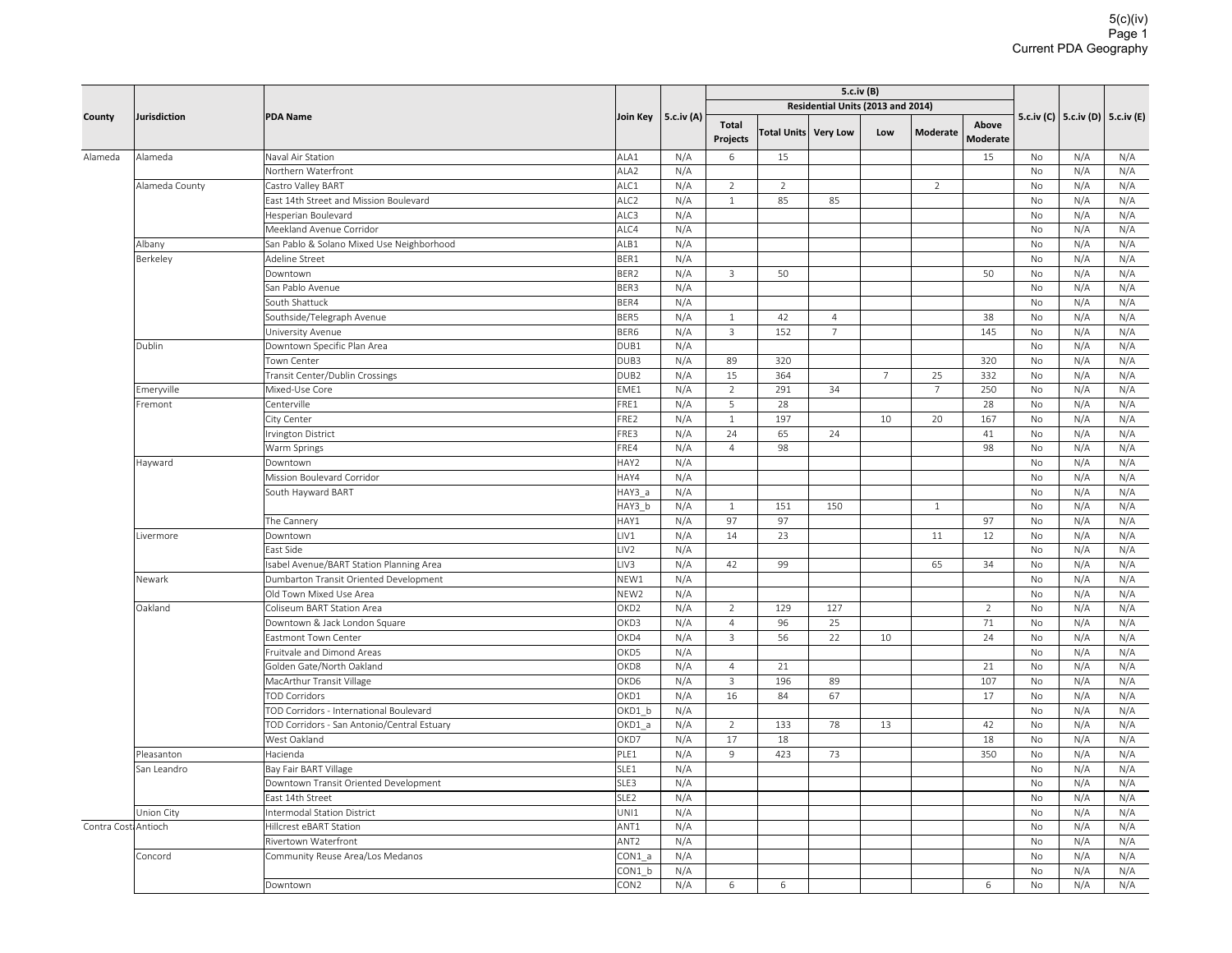|                   |                                             |                                                                               | Join Key         |     |                | Residential Units (2013 and 2014) |                      |              |                |                |                          |     |                                      |
|-------------------|---------------------------------------------|-------------------------------------------------------------------------------|------------------|-----|----------------|-----------------------------------|----------------------|--------------|----------------|----------------|--------------------------|-----|--------------------------------------|
| County            | Jurisdiction                                | <b>PDA Name</b>                                                               |                  |     | 5.c.iv (A)     | <b>Total</b><br><b>Projects</b>   | Total Units Very Low |              | Low            | Moderate       | Above<br><b>Moderate</b> |     | 5.c.iv (C)   5.c.iv (D)   5.c.iv (E) |
|                   | Contra Costa County                         | Contra Costa Centre                                                           | CCC1             | N/A |                |                                   |                      |              |                |                | No                       | N/A | N/A                                  |
|                   |                                             | Downtown El Sobrante                                                          | CCC4             | N/A | $\mathbf{1}$   | $\mathbf{1}$                      |                      |              |                | $\mathbf{1}$   | No                       | N/A | N/A                                  |
|                   |                                             | Pittsburg/Bay Point BART Station                                              | CCC3 a           | N/A | $\overline{4}$ | $\overline{4}$                    |                      |              | 2              | $\overline{2}$ | <b>No</b>                | N/A | N/A                                  |
|                   |                                             |                                                                               | CCC3 b           | N/A |                |                                   |                      |              |                |                | No                       | N/A | N/A                                  |
|                   |                                             | West Contra Costa Transportation Advisory Committee San Pablo Avenue Corridor | WCC1 a           | N/A | $\mathbf{1}$   | $\mathbf{1}$                      |                      |              | $\mathbf{1}$   |                | No                       | N/A | N/A                                  |
|                   | Danville                                    | Downtown                                                                      | DAN1             | N/A | $\mathbf{1}$   | $\overline{2}$                    |                      |              | $\overline{2}$ |                | No                       | N/A | N/A                                  |
|                   | El Cerrito                                  | San Pablo Avenue Corridor                                                     | ELC1 a           | N/A |                |                                   |                      |              |                |                | No                       | N/A | N/A                                  |
|                   |                                             |                                                                               | ELC1 b           | N/A | $\mathbf{1}$   | 57                                | 56                   |              |                | $\mathbf{1}$   | <b>No</b>                | N/A | N/A                                  |
|                   | Hercules                                    | Central Hercules                                                              | HER1             | N/A |                |                                   |                      |              |                |                | No                       | N/A | N/A                                  |
|                   |                                             | <b>Waterfront District</b>                                                    | HER <sub>2</sub> | N/A |                |                                   |                      |              |                |                | <b>No</b>                | N/A | N/A                                  |
|                   |                                             | West Contra Costa Transportation Advisory Committee San Pablo Avenue Corridor | WCC1 g           | N/A |                |                                   |                      |              |                |                | No                       | N/A | N/A                                  |
|                   | Lafayette                                   | Downtown                                                                      | LAF1             | N/A |                |                                   |                      |              |                |                | No                       | N/A | N/A                                  |
|                   | Martinez                                    | Downtown                                                                      | MAR1             | N/A | $\mathbf{1}$   | 49                                | 48                   |              |                | $\mathbf{1}$   | No                       | N/A | N/A                                  |
|                   | Moraga                                      | Moraga Center                                                                 | MOR1             | N/A |                |                                   |                      |              |                |                | No                       | N/A | N/A                                  |
|                   | Oakley                                      | Downtown                                                                      | OAK2             | N/A |                |                                   |                      |              |                |                | No                       | N/A | N/A                                  |
|                   |                                             | Employment Area                                                               | OAK1             | N/A | $\mathbf{1}$   | 30                                | 18                   | 11           | $\mathbf{1}$   |                | No                       | N/A | N/A                                  |
|                   |                                             | Potential Planning Area                                                       | OAK3             | N/A |                |                                   |                      |              |                |                | <b>No</b>                | N/A | N/A                                  |
|                   | Orinda                                      | Downtown                                                                      | ORI1             | N/A | 29             | 30                                |                      |              |                | 30             | No                       | N/A | N/A                                  |
|                   | Pinole                                      | Appian Way Corridor                                                           | PIN <sub>2</sub> | N/A |                |                                   |                      |              |                |                | <b>No</b>                | N/A | N/A                                  |
|                   |                                             | Old Town San Pablo Avenue                                                     | PIN1             | N/A |                |                                   |                      |              |                |                | No                       | N/A | N/A                                  |
|                   | Pittsburg                                   | Downtown                                                                      | PIT <sub>2</sub> | N/A | 13             | 13                                |                      |              | 13             |                | <b>No</b>                | N/A | N/A                                  |
|                   |                                             | Railroad Avenue eBART Station                                                 | PIT1             | N/A |                |                                   |                      |              |                |                | No                       | N/A | N/A                                  |
|                   | Pleasant Hill                               | Buskirk Avenue Corridor                                                       | PLH <sub>2</sub> | N/A | $\mathbf{1}$   | $\mathbf{1}$                      |                      | $\mathbf{1}$ |                |                | No                       | N/A | N/A                                  |
|                   |                                             | Diablo Valley College                                                         | PLH1             | N/A |                |                                   |                      |              |                |                | No                       | N/A | N/A                                  |
|                   | Richmond                                    | Central Richmond & 23rd Street Corridor                                       | RIC1 a           | N/A | $\mathbf{1}$   | $\overline{2}$                    |                      |              |                | $\overline{2}$ | No                       | N/A | N/A                                  |
|                   |                                             |                                                                               | RIC1 b           | N/A |                |                                   |                      |              |                |                | No                       | N/A | N/A                                  |
|                   |                                             | South Richmond                                                                | RIC <sub>2</sub> | N/A | 9              | 125                               |                      |              |                | 125            | <b>No</b>                | N/A | N/A                                  |
|                   |                                             | West Contra Costa Transportation Advisory Committee San Pablo Avenue Corridor | WCC1 c           | N/A |                |                                   |                      |              |                |                | No                       | N/A | N/A                                  |
|                   | Richmond (with Contra Costa (North Richmond |                                                                               | CC <sub>2</sub>  | N/A | $\mathbf{1}$   | $\mathbf{1}$                      |                      |              |                | $\mathbf{1}$   | No                       | N/A | N/A                                  |
|                   | San Pablo                                   | Rumrill Boulevard                                                             | SPA <sub>2</sub> | N/A |                |                                   |                      |              |                |                | <b>No</b>                | N/A | N/A                                  |
|                   |                                             | San Pablo Avenue & 23rd Street Corridors                                      | SPA1             | N/A | 30             | 30                                |                      |              | 30             |                | No                       | N/A | N/A                                  |
|                   | San Ramon                                   | City Center                                                                   | SAR1             | N/A |                |                                   |                      |              |                |                | <b>No</b>                | N/A | N/A                                  |
|                   |                                             | North Camino Ramon                                                            | SAR <sub>2</sub> | N/A | 5              | 60                                |                      |              | 5              | 55             | No                       | N/A | N/A                                  |
|                   | <b>Walnut Creek</b>                         | Core Area                                                                     | WAL1             | N/A |                |                                   |                      |              |                |                | No                       | N/A | N/A                                  |
| Marin             | Marin County                                | Urbanized 101 Corridor                                                        | MCO1             | N/A |                |                                   |                      |              |                |                | <b>No</b>                | N/A | N/A                                  |
|                   | San Rafael                                  | Downtown                                                                      | SRA1             | N/A |                |                                   |                      |              |                |                | No                       | N/A | N/A                                  |
| Napa              | American Canyon                             | Highway 29 Corridor                                                           | ACA1             | N/A |                |                                   |                      |              |                |                | No                       | N/A | N/A                                  |
|                   | Napa                                        | Downtown Napa and Soscol Gateway Corridor                                     | NAP1             | N/A |                |                                   |                      |              |                |                | No                       | N/A | N/A                                  |
|                   | San Francisc San Francisco                  | 19th Avenue                                                                   | SFO10            | N/A | $\overline{4}$ | $\overline{7}$                    |                      |              |                | $\overline{7}$ | No                       | N/A | N/A                                  |
|                   |                                             | Balboa Park                                                                   | SFO <sub>2</sub> | N/A | 2              | $\overline{3}$                    |                      |              |                | $\overline{3}$ | <b>No</b>                | N/A | N/A                                  |
|                   |                                             | Bayview/Hunters Point Shipyard/Candlestick Point                              | SFO <sub>1</sub> | N/A | 16             | 297                               | 155                  | 132          | $\overline{2}$ | 8              | No                       | N/A | N/A                                  |
|                   |                                             | Downtown-Van Ness-Geary                                                       | SFO <sub>3</sub> | N/A | 37             | 2952                              | 303                  | 242          | 35             | 2372           | No                       | N/A | N/A                                  |
|                   |                                             | Eastern Neighborhoods                                                         | SFO4             | N/A | 33             | 1142                              | 88                   | 98           | 52             | 904            | No                       | N/A | N/A                                  |
|                   |                                             | Market-Octavia/Upper Market                                                   | SFO11            | N/A | 19             | 696                               | 100                  | 32           | 51             | 513            | No                       | N/A | N/A                                  |
|                   |                                             | Mission Bay                                                                   | SFO <sub>5</sub> | N/A | $\overline{4}$ | 800                               |                      | 150          |                | 650            | <b>No</b>                | N/A | N/A                                  |
|                   |                                             | Mission-San Jose Corridor                                                     | SFO12            | N/A | 9              | 12                                |                      |              | 3              | 9              | No                       | N/A | N/A                                  |
|                   |                                             | Port of San Francisco                                                         | SFO <sub>6</sub> | N/A |                |                                   |                      |              |                |                | No                       | N/A | N/A                                  |
|                   |                                             | Transit Center District                                                       | SFO7             | N/A | $\mathbf{1}$   | 120                               | 120                  |              |                |                | No                       | N/A | N/A                                  |
|                   |                                             | Treasure Island & Yerba Buena Island                                          | SFO <sub>8</sub> | N/A |                |                                   |                      |              |                |                | No                       | N/A | N/A                                  |
|                   | San Francisco & Brisbane                    | San Francisco/San Mateo Bi-County Area                                        | SFO9 b           | N/A |                |                                   |                      |              |                |                | No                       | N/A | N/A                                  |
| San Mateo Belmont |                                             | Villages of Belmont                                                           | BEL1             | N/A | 5              | 5                                 |                      |              | 1              | $\overline{4}$ | <b>No</b>                | N/A | N/A                                  |
|                   | Burlingame                                  | Burlingame El Camino Real                                                     | BUR1             | N/A | 8              | 13                                |                      |              | $\,1\,$        | 12             | No                       | N/A | N/A                                  |
|                   |                                             |                                                                               |                  |     |                |                                   |                      |              |                |                |                          |     |                                      |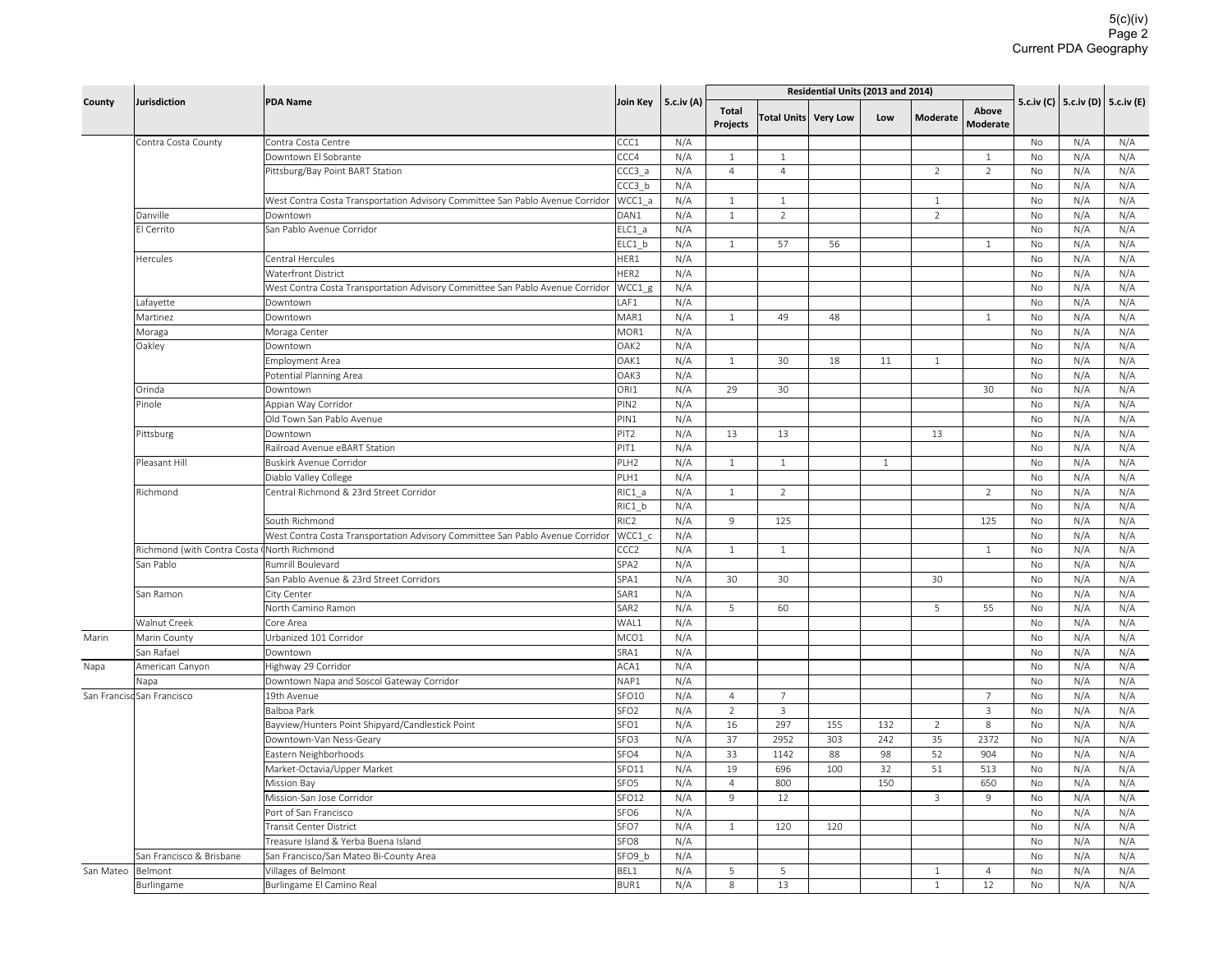|                      |                          | <b>PDA Name</b>                                                                   | Join Key         | 5.c.iv (A) |                   |                |                      |         | Residential Units (2013 and 2014) |                          |           |                                      |            |
|----------------------|--------------------------|-----------------------------------------------------------------------------------|------------------|------------|-------------------|----------------|----------------------|---------|-----------------------------------|--------------------------|-----------|--------------------------------------|------------|
|                      | Jurisdiction<br>County   |                                                                                   |                  |            | Total<br>Projects |                | Total Units Very Low | Low     | <b>Moderate</b>                   | Above<br><b>Moderate</b> |           | 5.c.iv (C)   5.c.iv (D)   5.c.iv (E) |            |
|                      | Colma                    | El Camino Real                                                                    | CCG1 b           | N/A        |                   |                |                      |         |                                   |                          | No        | N/A                                  | N/A        |
|                      | Daly City                | Bayshore                                                                          | DAL <sub>2</sub> | N/A        | $\overline{2}$    | $\overline{2}$ |                      |         |                                   | $\overline{2}$           | No        | N/A                                  | N/A        |
|                      |                          | Mission Boulevard                                                                 | DAL1             | N/A        | 9                 | 9              |                      |         | $\mathbf{1}$                      | 8                        | <b>No</b> | N/A                                  | N/A        |
|                      | East Palo Alto           | Ravenswood                                                                        | EPA1             | N/A        |                   |                |                      |         |                                   |                          | No        | N/A                                  | N/A        |
|                      | Menlo Park               | El Camino Real Corridor and Downtown                                              | MEN1             | N/A        | $\mathbf{1}$      | 22             |                      | 3       |                                   | 19                       | No        | N/A                                  | N/A        |
|                      | Millbrae                 | <b>Transit Station Area</b>                                                       | MIL1             | N/A        | $\mathbf{1}$      | 54             | $\mathbf{1}$         | $\,1\,$ |                                   | 52                       | No        | N/A                                  | N/A        |
|                      | Redwood City             | Broadway/Veterens Boulevard Corridor                                              | RWC2             | N/A        | $\mathbf{1}$      | 132            |                      |         | 17                                | 115                      | No        | N/A                                  | N/A        |
|                      |                          | Downtown                                                                          | RWC1             | N/A        | $\,$ 6            | 1239           |                      |         |                                   | 1239                     | No        | N/A                                  | N/A        |
|                      |                          | El Camino Real Corridor                                                           | RWC3             | N/A        | $\mathbf{1}$      | 146            |                      |         | 5                                 | 141                      | No        | N/A                                  | N/A        |
|                      | San Bruno                | <b>Transit Corridors</b>                                                          | SBR1             | N/A        | 2                 | $\overline{2}$ |                      |         |                                   | $\overline{2}$           | No        | N/A                                  | N/A        |
|                      | San Carlos               | Railroad Corridor                                                                 | SCA1             | N/A        |                   |                |                      |         |                                   |                          | No        | N/A                                  | N/A        |
|                      | San Francisco & Brisbane | San Francisco/San Mateo Bi-County Area                                            | SFO9 a           | N/A        |                   |                |                      |         |                                   |                          | <b>No</b> | N/A                                  | N/A        |
|                      | San Mateo                | Downtown                                                                          | SMA1             | N/A        |                   |                |                      |         |                                   |                          | No        | N/A                                  | N/A        |
|                      |                          | El Camino Real                                                                    | SMA3             | N/A        |                   |                |                      |         |                                   |                          | No        | N/A                                  | N/A        |
|                      |                          | Grand Boulevard Initiative                                                        | SMA4             | N/A        | 2                 | 199            | 20                   |         |                                   | 179                      | No        | N/A                                  | N/A        |
|                      |                          | Rail Corridor                                                                     | SMA <sub>2</sub> | N/A        | 23                | 455            |                      | 22      | 75                                | 358                      | No        | N/A                                  | N/A        |
|                      | San Mateo County         | El Camino Real (North Fair Oaks)                                                  | CCG1             | N/A        | 5                 | 5              |                      |         |                                   | 5                        | No        | N/A                                  | N/A        |
|                      |                          | El Camino Real (Unincorporated Colma)                                             | $CCG1$ $k$       | N/A        | 1                 | 36             | 18                   | 18      |                                   |                          | <b>No</b> | N/A                                  | N/A        |
|                      | South San Francisco      | Downtown                                                                          | SSF1             | N/A        |                   |                |                      |         |                                   |                          | No        | N/A                                  | N/A        |
|                      |                          | El Camino Real                                                                    | CCG1 c           | N/A        |                   |                |                      |         |                                   |                          | No        | N/A                                  | N/A        |
| Santa Clara Campbell |                          | Central Redevelopment Area                                                        | CAM1             | N/A        |                   |                |                      |         |                                   |                          | <b>No</b> | N/A                                  | N/A        |
|                      | Cupertino                | Santa Clara Valley Transportation Authority City Cores, Corridors & Station Areas | VTA1 b           | N/A        | $\mathbf{1}$      | $\mathbf{1}$   |                      |         |                                   | $\mathbf{1}$             | No        | N/A                                  | N/A        |
|                      | Gilroy                   | Downtown                                                                          | GIL1             | N/A        | 58                | 58             |                      |         |                                   | 58                       | No        | N/A                                  | N/A        |
|                      |                          | Santa Clara Valley Transportation Authority City Cores, Corridors & Station Areas | VTA1 c           | N/A        | 5                 | 5              |                      |         |                                   | 5                        | No        | N/A                                  | N/A        |
|                      | Los Altos                | Santa Clara Valley Transportation Authority City Cores, Corridors & Station Areas | VTA1 d           | N/A        |                   |                |                      |         |                                   |                          | No        | N/A                                  | N/A        |
|                      | Milpitas                 | Santa Clara Valley Transportation Authority City Cores, Corridors & Station Areas | VTA1 f           | N/A        |                   |                |                      |         |                                   |                          | No        | N/A                                  | N/A        |
|                      |                          | Transit Area                                                                      | MPT1             | N/A        | 234               | 734            |                      |         |                                   | 734                      | <b>No</b> | N/A                                  | N/A        |
|                      | Morgan Hill              | Downtown                                                                          | MOH1             | N/A        | 23                | 23             |                      |         |                                   | 23                       | No        | N/A                                  | N/A        |
|                      | Mountain View            | Downtown                                                                          | MVW <sub>2</sub> | N/A        | 99                | 254            | $\mathbf{1}$         | 6       |                                   | 247                      | <b>No</b> | N/A                                  | N/A        |
|                      |                          | El Camino Real                                                                    | MVW4             | N/A        | 6                 | 598            | 34                   | 13      |                                   | 551                      | No        | N/A                                  | N/A        |
|                      |                          | North Bayshore                                                                    | MVW6             | N/A        |                   |                |                      |         |                                   |                          | <b>No</b> | N/A                                  | N/A        |
|                      |                          | San Antonio                                                                       | MVW3             | N/A        |                   |                |                      |         |                                   |                          | No        | N/A                                  | N/A        |
|                      |                          | Whisman Station                                                                   | MVW1             | N/A        |                   |                |                      |         |                                   | 5                        | No        | N/A                                  | N/A        |
|                      | Palo Alto                | California Avenue                                                                 | PAL1             | N/A        | $\mathbf{1}$      | 5              |                      |         |                                   |                          | No        | N/A                                  | N/A        |
|                      | San Jose                 | Bascom TOD Corridor                                                               | SJO14<br>SJO15   | N/A        |                   |                |                      |         |                                   |                          | No<br>No  | N/A                                  | N/A        |
|                      |                          | Bascom Urban Village                                                              | SJO5             | N/A<br>N/A | 44                | 64             |                      |         |                                   | 64                       | No        | N/A<br>N/A                           | N/A<br>N/A |
|                      |                          | Berryessa Station<br>Blossom Hill/Snell Urban Village                             | SJO17            | N/A        |                   |                |                      |         |                                   |                          | <b>No</b> | N/A                                  | N/A        |
|                      |                          | Camden Urban Village                                                              | SJO16            | N/A        |                   |                |                      |         |                                   |                          | No        | N/A                                  | N/A        |
|                      |                          | Capitol Corridor Urban Villages                                                   | SJO18            | N/A        |                   |                |                      |         |                                   |                          | <b>No</b> | N/A                                  | N/A        |
|                      |                          | Capitol/Tully/King Urban Villages                                                 | SJO11            | N/A        |                   |                |                      |         |                                   |                          | No        | N/A                                  | N/A        |
|                      |                          | Communications Hill                                                               | SJO6             | N/A        | $\mathbf{1}$      | 106            | $11\,$               | 94      |                                   | $\mathbf{1}$             | No        | N/A                                  | N/A        |
|                      |                          | Cottle Transit Village (Hitachi)                                                  | SJO <sub>2</sub> | N/A        | 73                | 1001           | 74                   | 111     |                                   | 816                      | No        | N/A                                  | N/A        |
|                      |                          | Downtown "Frame"                                                                  | SJO4             | N/A        | 18                | 330            |                      | 36      |                                   | 294                      | No        | N/A                                  | N/A        |
|                      |                          | East Santa Clara/Alum Rock Corridor                                               | SJO8             | N/A        | $\overline{2}$    | 2              |                      |         |                                   | $\overline{2}$           | No        | N/A                                  | N/A        |
|                      |                          | Greater Downtown                                                                  | SJO1             | N/A        | $\sqrt{2}$        | 659            |                      |         |                                   | 659                      | <b>No</b> | N/A                                  | N/A        |
|                      |                          | North San Jose                                                                    | SJO3             | N/A        | $\overline{3}$    | 787            |                      |         |                                   | 787                      | No        | N/A                                  | N/A        |
|                      |                          | Oakridge/Almaden Plaza Urban Village                                              | SJO10            | N/A        |                   |                |                      |         |                                   |                          | No        | N/A                                  | N/A        |
|                      |                          | Santa Clara Valley Transportation Authority City Cores, Corridors & Station Areas | VTA1 i           | N/A        | 8                 | 8              |                      |         |                                   | 8                        | No        | N/A                                  | N/A        |
|                      |                          | Saratoga TOD Corridor                                                             | SJO12            | N/A        |                   |                |                      |         |                                   |                          | No        | N/A                                  | N/A        |
|                      |                          | Stevens Creek TOD Corridor                                                        | SJO9             | N/A        | $\overline{4}$    | $\overline{4}$ |                      |         |                                   | $\overline{4}$           | No        | N/A                                  | N/A        |
|                      |                          | West San Carlos and Southwest Expressway Corridors                                | SJO7             | N/A        | $\overline{2}$    | 175            | 94                   |         |                                   | 81                       | No        | N/A                                  | N/A        |
|                      |                          |                                                                                   |                  |            |                   |                |                      |         |                                   |                          |           |                                      |            |